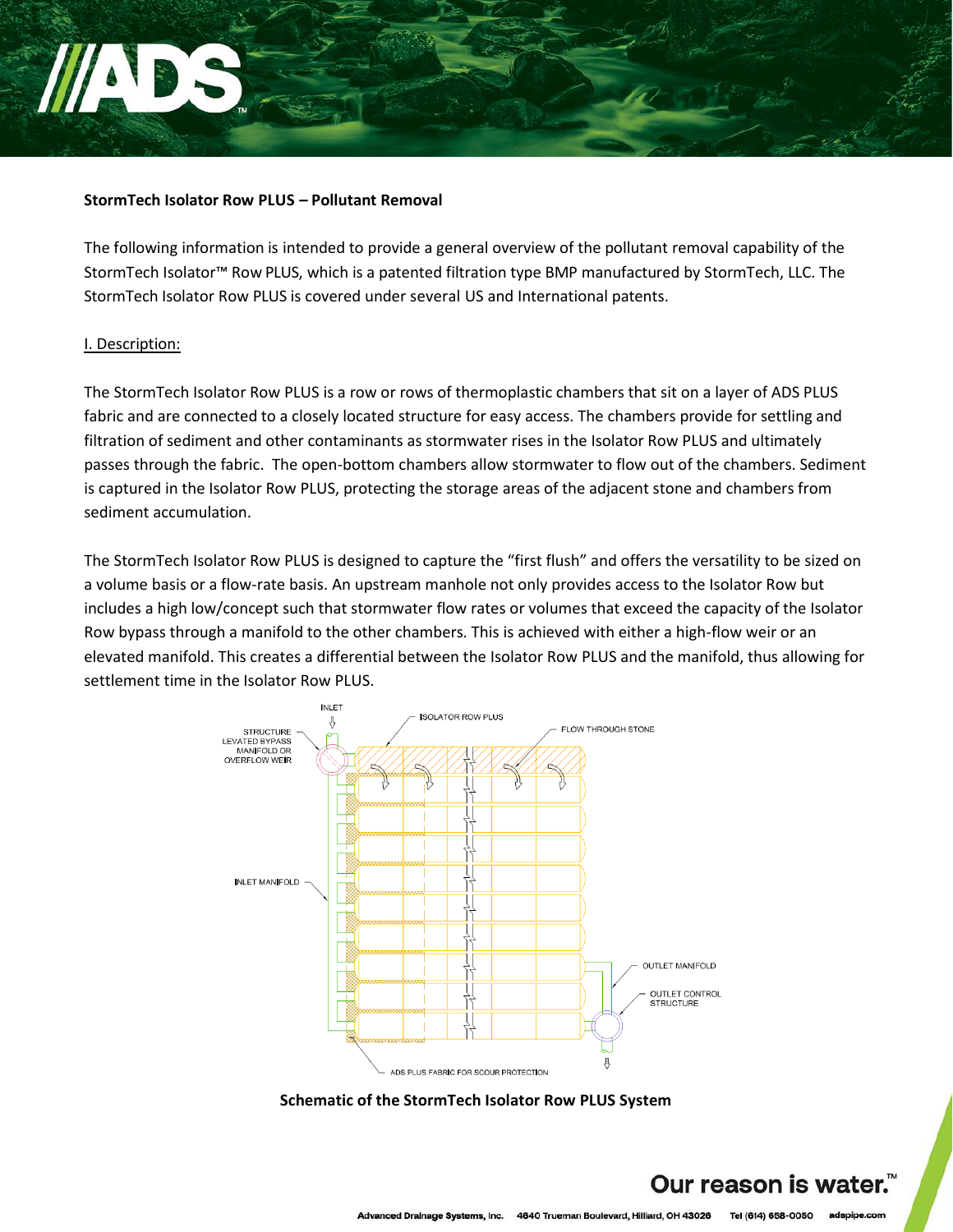

Some of the unique features of the Isolator Row that contribute to its effectiveness and practicality include:

- Vast filtration surface area
- Large sediment storage volume
- Easily maintainable by most pipe and sewer maintenance companies
- Large network of ADS personnel that can help with designs and provide onsite guidance
- A state-of-the-art structural design that meets ASTM standards and incorporates AASHTO safety factors for both live loads and permanent dead loads



**Isolator Row PLUS Cross Section Detail**

## II. Applicable Sites:

The Isolator Row PLUS can be effectively used for essentially all developed sites. The most common applications are highly impervious sites such as paved parking areas, roads as well as developed sites that include grassy or other landscaped areas. It is not intended to be used for construction sediments.

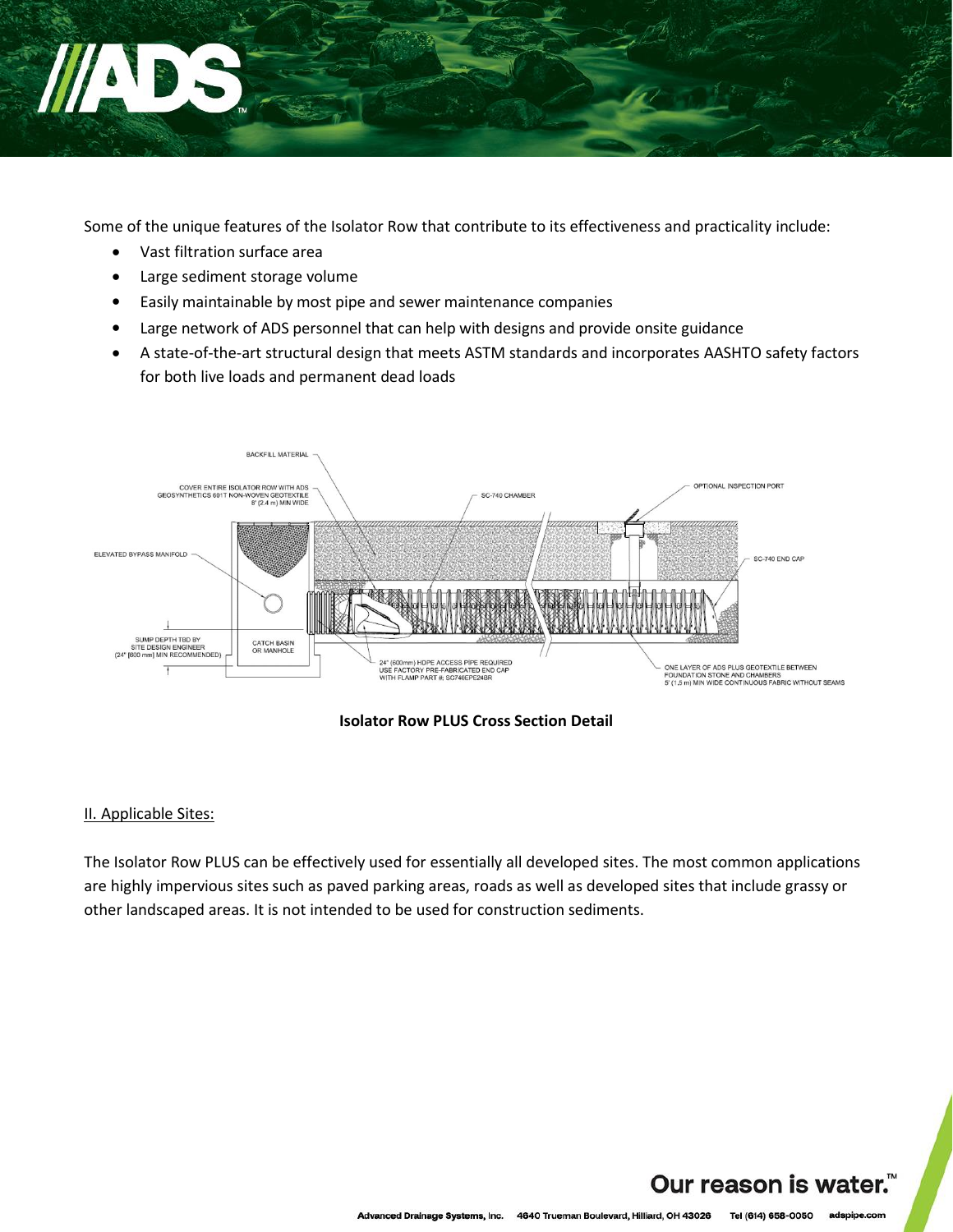### III. StormTech System & Isolator Row Testing:

October 2006 – Tennessee Tech University's Civil and Environmental Department prepared the "Performance Evaluation of Sediment Removal Efficiency – StormTech Isolator Row". Testing on a full-scale Isolator Row in a laboratory was done to determine the sediment removal efficiency with two different silica-water slurries in accordance with NJCAT protocols. In August of 2007, the technology was verified by NJCAT. Results are shown in Table 1.

September 2010 – The University of New Hampshire Stormwater Center released the "Final Report on Field Verification Testing of the StormTech Isolator Row Treatment Unit". Testing consisted of determining the water quality performance for multiple stormwater pollutants in accordance with TARP Tier II protocol. Testing was done for a system only consisting of the StormTech Isolator Row. Data was recorded for 23 storm events. Results are shown in Table 1.

January 2020 – BaySaver Technologies prepared the "NJCAT Technology Verification of Isolator Row PLUS". Testing on a full-scale Isolator Row PLUS in a laboratory was done to determine the sediment removal efficiency with a silica-water slurry in accordance with the updated NJCAT protocols. In July of 2020, the technology was verified by NJCAT. Results are shown in Table 1.

June 2020 – North Carolina State University Department of Biological and Agricultural Engineering prepared the technical report "An Evaluation of the StormTech Isolator Row and Subsurface Stormwater Management System at Capital Oaks Retirement Resort, Raleigh, North Carolina". 14 months of monitoring and over 73 precipitation events were completed to study the hydrologic and water quality performance of a StormTech MC-4500 system in Raleigh, NC. Results are shown in Table 1.

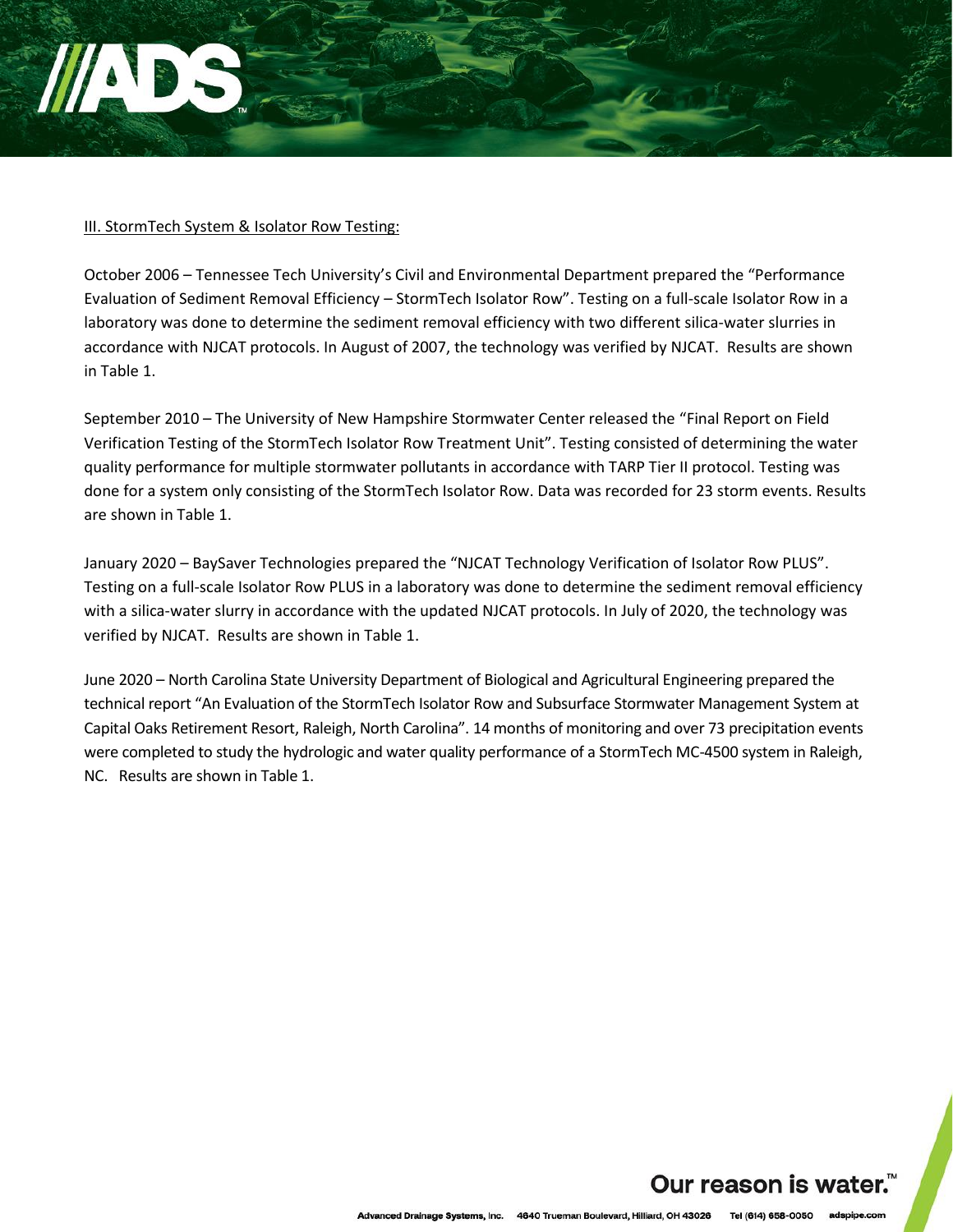

# **Table 1: StormTech Isolator Row 3 rd Party Pollutant Removal Efficiency Data**

| <b>Pollutant</b>                       | <b>University of New</b><br><b>Hampshire (Isolator</b><br><b>Row Only) Median</b> | Raleigh, North<br><b>Carolina (StormTech</b><br>system with Isolator<br>Row) | <b>Tennessee Tech</b><br><b>University (Isolator</b><br><b>Row Only)</b> | <b>NJCAT Verification</b><br>(Isolator Row PLUS<br>only) |
|----------------------------------------|-----------------------------------------------------------------------------------|------------------------------------------------------------------------------|--------------------------------------------------------------------------|----------------------------------------------------------|
| <b>Total Suspended</b><br>Solids       | 83%*                                                                              | $91\%$ *                                                                     | 84%*                                                                     | $81\%**$                                                 |
| Total Phosphorus                       | 33%                                                                               | 68%                                                                          | <b>Not Tested</b>                                                        | Not Tested                                               |
| <b>Total Nitrogen</b>                  | <b>Not Tested</b>                                                                 | 35%                                                                          | <b>Not Tested</b>                                                        | <b>Not Tested</b>                                        |
| <b>Total Zinc</b>                      | 81%                                                                               | <b>Not Tested</b>                                                            | Not Tested                                                               | <b>Not Tested</b>                                        |
| <b>Total Petroleum</b><br>Hydrocarbons | 91%                                                                               | Not Tested                                                                   | <b>Not Tested</b>                                                        | Not Tested                                               |

\*Based on a flow rate of 2.5 gpm/sf (Isolator Row)

\*\* Based on a flow rate of 4.1 gpm/sf (Isolator Row PLUS)

## IV. Product Performance and Design

Minimum 80% TSS removal is achieved by sizing the Isolator Row PLUS to treat the water quality at a specific flow rate per chamber floor area using a single layer of ADS PLUS fabric. The design flow rates for each chamber size are listed below.

| Model              | <b>Specific Flow Rate</b> | <b>Bottom Area</b> | Flow Per Model |
|--------------------|---------------------------|--------------------|----------------|
| StormTech SC-160LP | $4.1$ gpm/sf              | $11.45$ sf         | $0.11$ cfs     |
| StormTech SC-310   | $4.1$ gpm/sf              | 17.7 sf            | $0.16$ cfs     |
| StormTech SC-740   | $4.1$ gpm/sf              | 27.8 sf            | $0.26$ cfs     |
| StormTech DC-780   | $4.1$ gpm/sf              | 27.8 sf            | $0.26$ cfs     |
| StormTech MC-3500  | $4.1$ gpm/sf              | 42.9 sf            | $0.40$ cfs     |
| StormTech MC-4500  | $4.1$ gpm/sf              | 30.1 sf            | $0.28$ cfs     |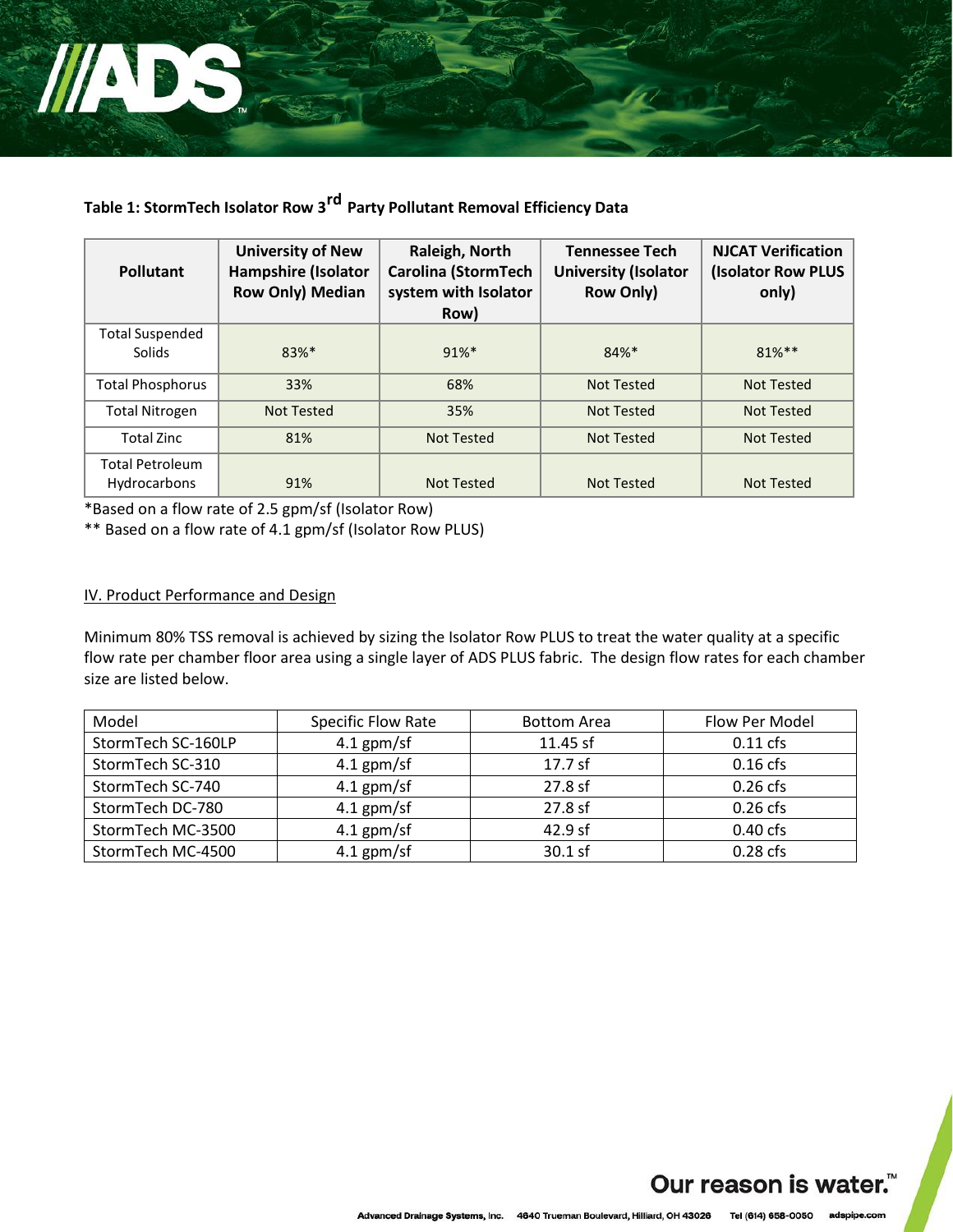

## V. StormTech Isolator Row Approvals:

The StormTech Isolator Row and Isolator Row PLUS have been approved on a project by project basis for tens of thousands of projects around the world. Following are some examples:

- The Isolator Row PLUS is a verified filtration manufactured treatment device by the New Jersey Corporation for Advanced Testing (NJCAT) in accordance with NJDEP Filter Protocols.
- In Ohio, the Isolator Row is approved per the Ohio EPA as a pretreatment to underground storage and can be used for both storage volume and pretreatment as the water quality volume all passes through the Isolator Row.
- The Metropolitan St. Louis Sewer District (MSD) has approved the StormTech Isolator Row as a standalone post-construction stormwater Best Management Practice.
- In Massachusetts, approvals for the State DEP requirement of 80% TSS removal on an annual load basis are issued at the Conservation Commission level, and the Isolator Row is commonly used to meet these criteria.
- In Oregon, the Rogue Valley Storm Water Advisory Team (SWAT) has incorporated the StormTech Isolator Row into their Stormwater Design Manual as a pre-approved proprietary device for stormwater quality treatment.
- The Kansas City Metro Chapter of the American Public Works have included the StormTech Isolator Row wit a value rating of 3.0 in their Manual of Best Management Practices for Stormwater Quality.
- Maine DEP has approved the Isolator Row pollutant removal efficiency based on laboratory testing of 110 micron (US Silica OK-110) particle size
- In Texas, the City of Houston PWE as well as Harris county, has recognized the Isolator Row as an official water quality device.
- Under the New Environmental Technology Evaluation program, the Ontario (Canada) Ministry of the Environment has evaluated the Isolator row and issued a Certificate of Technology Assessment
- The Isolator Row PLUS has been evaluated and approved for Canadian Environment Technology Verification (ETV) by VerifiGlobal.

#### V. Isolator Row Maintenance:

The frequency of Inspection and Maintenance varies by location. A routine inspection schedule needs to be established for each individual location, based upon site-specific variables. The type of land use (i.e. industrial, commercial, public, residential), anticipated pollutant load, percent imperviousness, climate, rainfall data, etc., all play a critical role in determining the actual frequency of inspection and maintenance practices.

At a minimum, StormTech recommends annual inspections. Initially, the Isolator Row should be inspected every 6 months for the first year of operation. For subsequent years, the inspection schedule should be adjusted based upon previous observation of sediment deposition.